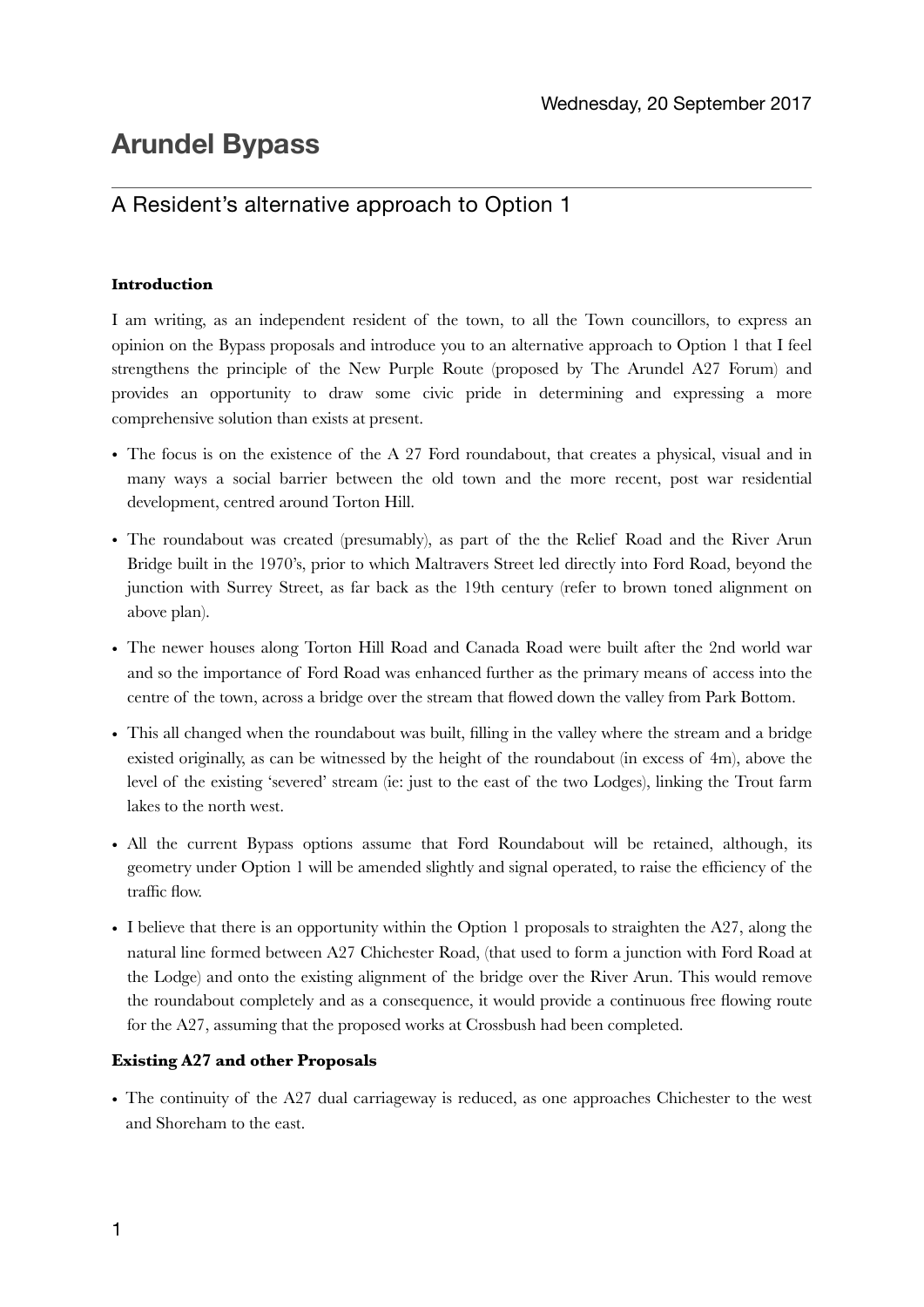- With 14 roundabouts, 5 signal operated junctions within this 27 mile stretch, with only two grade separated junctions, it does not represent a free flowing transportation corridor, compared to the section between Portsmouth and Eastleigh.
- Chichester and Worthing, both with existing 3 mile sections of the A27, are the two largest population centres, with the most significant cross flow traffic, between the two even larger cities, of Portsmouth and Brighton and yet the proposals for by-passing these two centres have never materialised, or been adopted in any rational sense.
- Chichester relies at present upon a series of approximately one kilometre sections of dual carriageway, linking five roundabouts and a signal controlled junction. The recent HE Chichester Bypass consultation proposals, capitalised upon the conversion into substantially free flowing grade separated junctions, allowing the existing established dual carriageway sections to function to full capacity. Since The HE proposals have been rejected, the opportunities for relieving congestion around Chichester appear to have disappeared, which has created uncertainty for the whole A27.
- Worthing in contrast retains its single carriageway route through the town, and the HE have now proposed only a very modest single carriageway proposal, which only attempts some betterment of a poor existing junction capacity. With numerous crossflow traffic junctions, it is difficult to provide any effective resolution of the traffic delays through this town.
- Over relatively short sections of road, in my view, it is the uncertainty of delay at junctions, that causes frustration and as with the existing Chichester situation, where roundabouts interrupt sections of short dual carriageway, the benefit of the additional capacity is lost, unless free flowing junctions are adopted, wherever possible.

## **Arundel Bottleneck**

Arundel is easier to resolve, since they are only two bottlenecks:

- The Causeway / Station Road access up to Crossbush has to be resolved and all three Options provide effectively the same solution, only the route direction alters.
- The Ford Road roundabout is not as easy, since its scale, especially for eastbound traffic, offers a significant diversion from the alignment of the A27 and a reduction in the speed of free flowing traffic. The proposal to amend the geometry and signal operate the roundabout will help, but traffic will still need to slow down and at times stop.
- Commuters suffer daily (over a relatively short section of road 2.1 miles, once the Crossbush junction has been completed), from the uncertainty of the impact of junction delays and so a free flowing solution would make a significant difference to the journey along the A27, when passing Arundel, breaking the pattern of frustration of sitting in a stationary vehicle.
- The proposals, which have not been adopted so far at Chichester, point at last to the benefits of free flowing traffic, whereas Highways England appear to have accepted a single carriageway solution in Worthing.
- There is therefore a mixed message coming from Highways England, or a disparity in terms of available funding, between Chichester, Arundel and Worthing.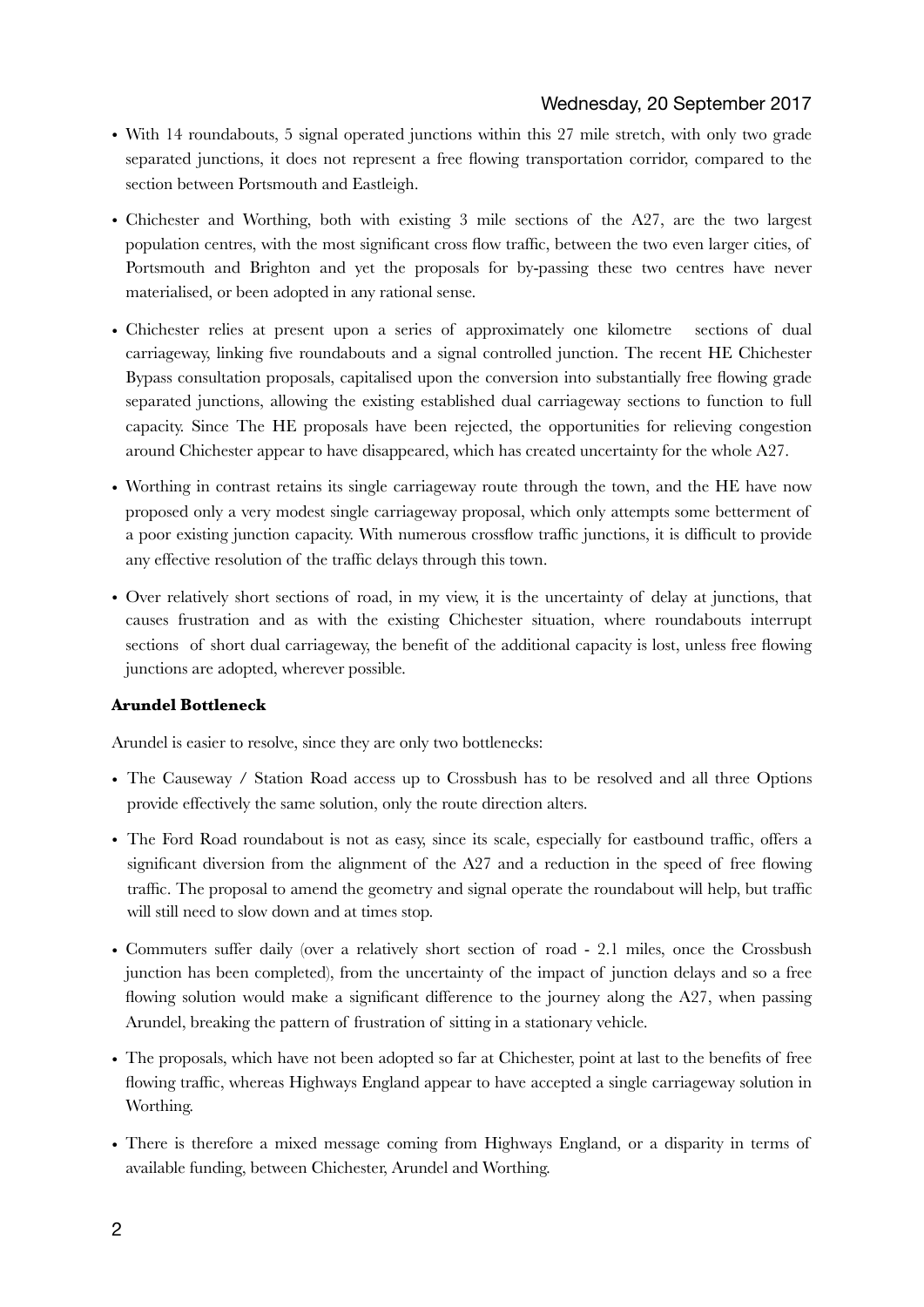- Of the three Bypass centres, Chichester and Worthing must be more significant and as a result deserve a larger share of the available funding, whereas the HE is seeking over twice the amount for Options 3 and 5A at Arundel than they are proposing at Worthing.
- A more sensible balance would be to save the  $\mathcal{L}120$  million in Arundel (ie: by not adopting Options 3 or 5A), accept the widening of the route, but only as a 10 metre wide single carriageway road (which is better than proposed at Worthing), then concentrate on both Crossbush and a free flowing solution at Ford Road.
- In the context of the issues of Social and Ecological damage, to Binsted and the areas of Woodland, this does appear to be a more equitable approach and the success of an only slightly wider and faster flowing A27, is much more likely to be achieved.

## **Traffic Pollution**

- The change from a roundabout to a free flowing junction will significantly reduce the queuing of stationary, or slow moving vehicles and will as a result reduce air pollution.
- The government has announced that no new petrol or diesel cars can be sold after 2040 (17 years after the projected Bypass completion) and so the motor industry is now under notice to change to full electric by that date (Volvo have already indicated their change by 2020). This will significantly reduce the accessibility to and cost of petrol and diesel fuel, within this period and second hand cars will inevitably become too expensive to run, with higher road tax in addition.
- The impact of pollution resulting from free flowing traffic through Arundel will therefore diminish considerably in the decade after it has been built.

## **Economy**

- It certainly is not clear that the choice of a remote 'Offline' Bypass, will in any way boost the economy of Arundel Town. The issues of remote passing trade, have to be balanced against the pull of Arundel Castle as a Destination, but small traders are very vulnerable to the implications of a reduction in passing traffic, that will not even have sight of Arundel Castle, or the Cathedral, before they decide to proceed past the junctions at Crossbush or at Walberton. However an 'Online' solution will ensure visible access to the town and an ability to make a decision in time.
- The impact on the regional economy, should be much more significant at Chichester and Worthing and given the fact that commuters will know in advance that Option 1 at Arundel, will be limited to 40mph and should easily accept a journey time of no greater than between one and one and a half minutes (compared to Options 3 or 5A at 70mph). For the foreseeable future Worthing is of much greater concern.
- The opportunities for growth, between Bognor Regis and Worthing, will not be affected by a slightly slower journey time at Arundel as all three options start and finish in the same place, so none of them provides any better direct means of access, to say Ford Airfield, for example.
- If however, under the example of new housing at Ford, it is assumed that developers will pay for a railway bridge at Ford Station, plus a grade separated junction, on the back of 1000, or 1500 new houses, then this masterplan should be explained more explicitly, since it is a matter of speculation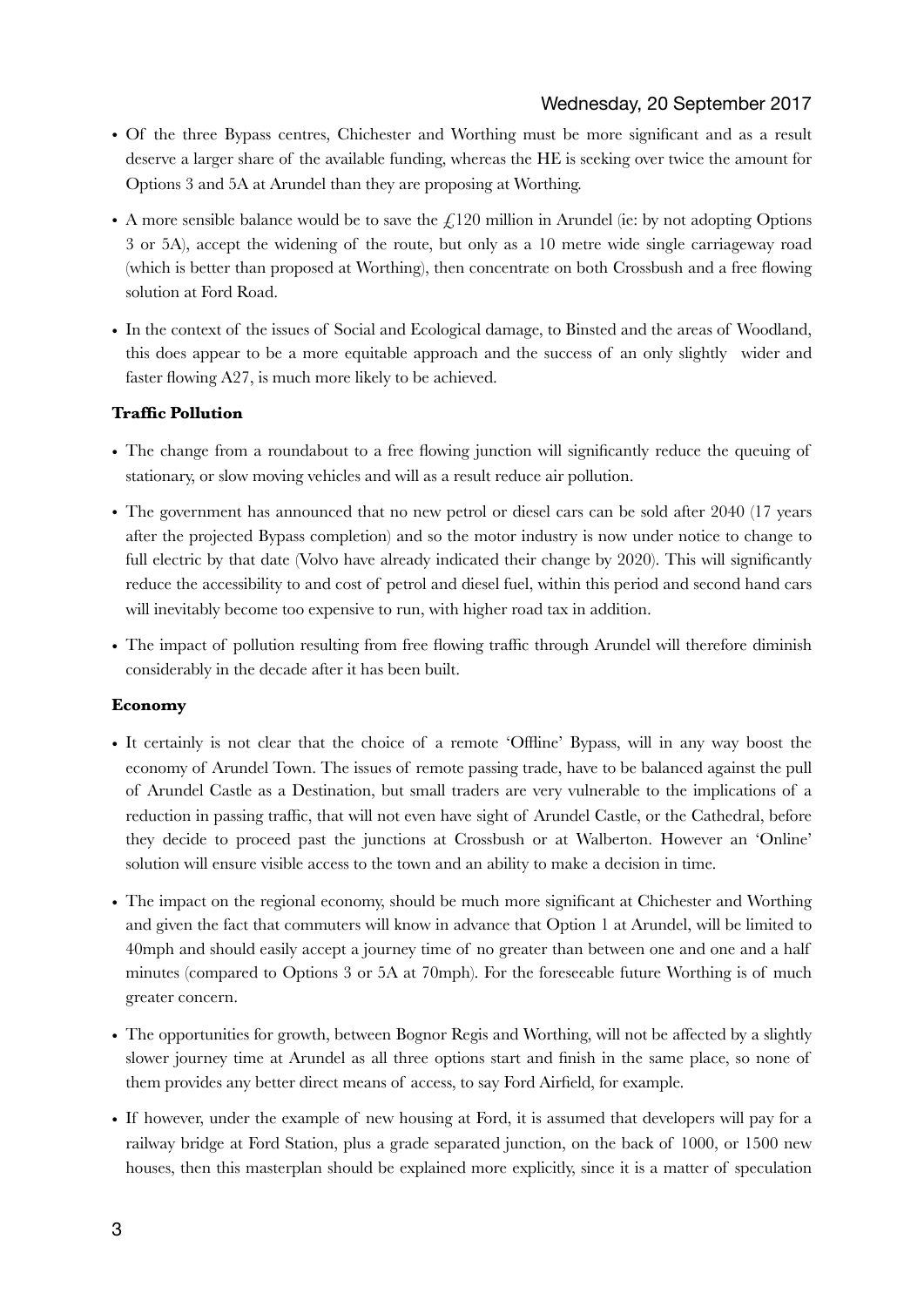that such development will be feasible, or gain a suitable planning consent and so it is not now a possible sound basis for choosing one option over the other?

• It would seem more relevant and considerably more economic, to upgrade a network of existing and some new, 7.3m wide single carriageway links, plus new rail bridges, as and when required, between the A259 and the A 27, which would have considerably less spatial and ecological impact, than diverting the Bypass, to a position near Ford Station (without a junction), at great cost and personal loss to many people and the environment.

#### **The Proposal at Ford Road.**

- The main reason for not adopting a grade separated junction, is normally one of cost and/or the local impact of scale on adjacent properties.
- The scale of the existing Ford Roundabout is such that provides a large area of land, in which an underpass could be formed and since there is approximately 190metres distance between the last house in Maltravers Street (No: 84) and the Lodge at the gateway into the cemetery on Ford Road, there is sufficient room to introduce gradients at 1 in 20 (5%), which are considerably shallower than the lower end of Maltravers Street (1 in 15) and the High Street (1 in 7).
- The principle of grade separation has been offered by the HE under the Chichester proposals and in places where the available space appears to be more challenging, than in this case.
- As indicated above, Ford Roundabout must have been built on made up land, since there is evidence of a valley, with a stream at its centre, crossing over the middle of the existing roundabout.
- The original severed stream, exists at both sides of the roundabout and the level of the water approximates to that of the average water level of the river (zero metres AOD), which fluctuates between +2.6m and -1.6m AOD, under high and low tides.
- There is therefore opportunity, to use the existing streams, in conjunction with additional water storage at a slightly lower level, adjacent to the underpass, so as to provide a drainage balancing function to an underpass route, that connects Ford Road to Maltravers Street directly, providing that same direct link, that existed so many years ago.
- The existing roads provide opportunities for spur links to and from the underpass and A27, without significant changes to their existing level, direction. or relationship to existing tarmacadum surface.
- There is an opportunity to remove the road alignment away from the western end of Wheelwrights Close and to create a quality landscape environment, utilising also the parallel body of water to the underpass road, which could perhaps attract ducks and geese similar to the environment they occupy along Mill Road, which could establish a softer and more significant gateway to this side of Arundel, as well as providing a more direct route for pedestrians and cyclists, between Torton Hill and the town centre.
- The level of the road is envisaged to rise at the point of intersection, by no more than 1.7 metres whereas it would rise by approximately 0.8m at the point of access onto the Bridge over the River Arun.The impact of the height of the realigned A27 would therefore be minimal, yet the linear alignment would draw traffic away from the bottom of Maltravers Street and Wheelwrights Close,